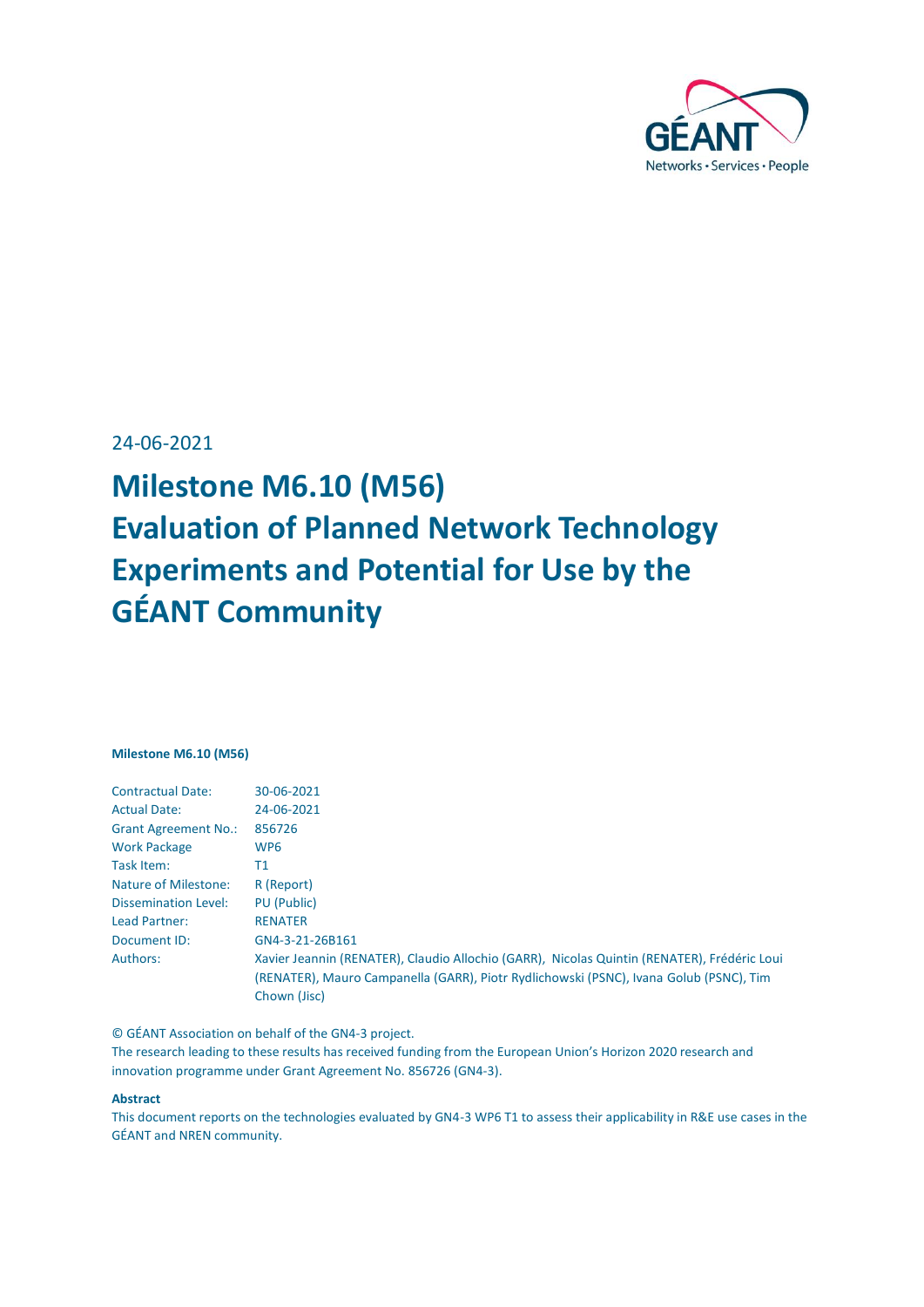

## **Table of Contents**

|              | <b>Executive Summary</b>                                                  |                |
|--------------|---------------------------------------------------------------------------|----------------|
| $\mathbf{1}$ | Introduction                                                              | $\overline{2}$ |
| 2            | Network Latency and Jitter Monitoring Supporting Low-Latency Applications | 3              |
| 3            | White Box for Research and Education (WB)                                 | 5              |
| 4            | Router for Academia, Research and Education (RARE)                        | 6              |
| 5            | Data Plane Programming (DPP)                                              | 8              |
| 6            | <b>Optical Time and Frequency Network (OTFN)</b>                          | 10             |
| 7            | Quantum Key Distribution and Exchange (QKD)                               | 11             |
| 8            | Conclusions                                                               | 13             |
| References   |                                                                           | 15             |
|              | Glossary                                                                  |                |

## **Table of Figures**

| Figure 2.1: TimeMap screenshot showing periodic latency spikes                       | 3 |
|--------------------------------------------------------------------------------------|---|
| Figure 4.1: R&E use case anatomy according to the position of the router/node in the |   |
| network                                                                              | 6 |
| Figure 5.1: View of INT monitoring dashboard developed by DPP subtask                | q |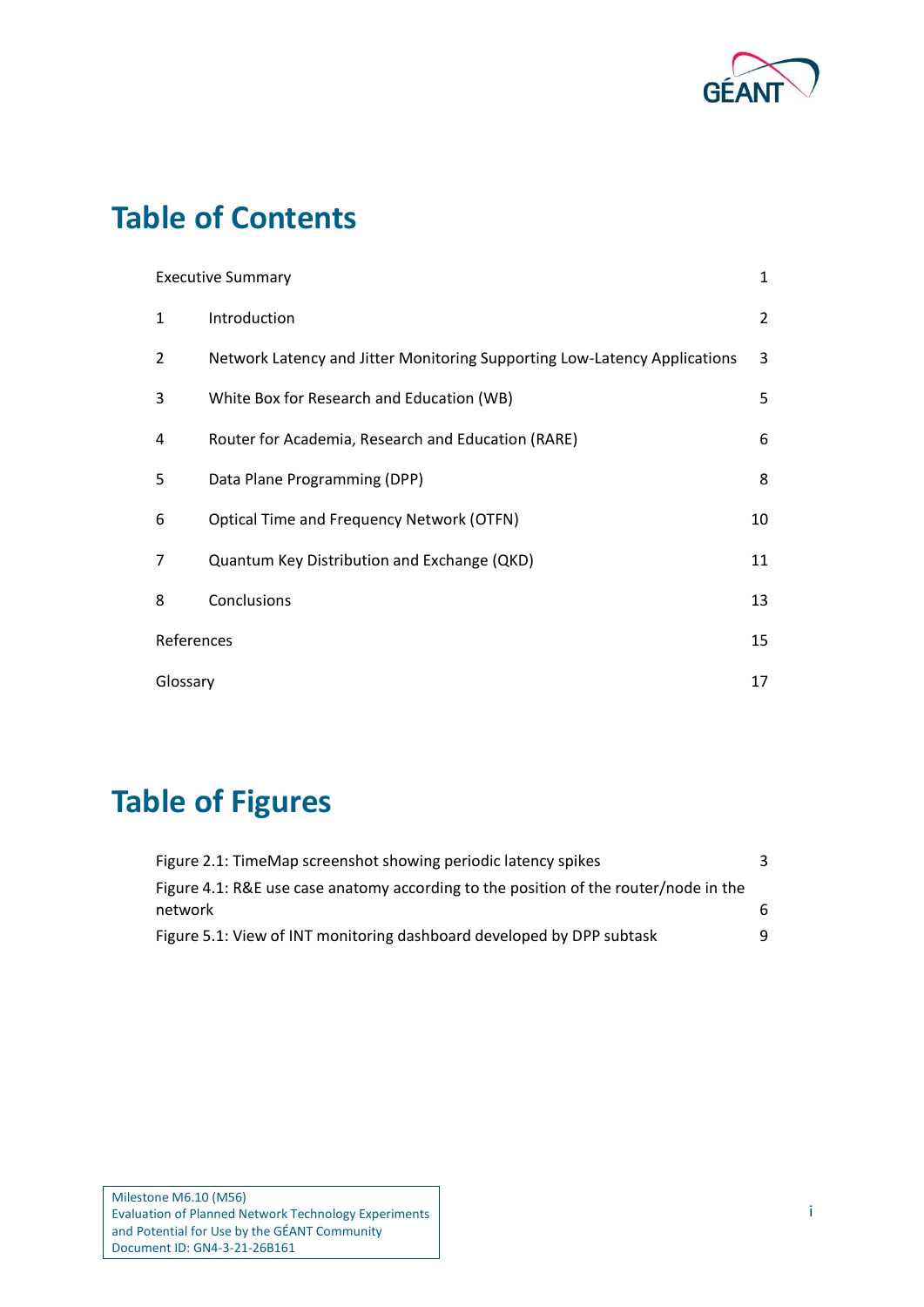

#### <span id="page-2-0"></span>**Executive Summary**

As part of the GN4-3 project, the Network Technology Evolution task (Task 1) of the Network Technologies and Services Development work package (WP6) has assessed several technologies from the perspective of their importance and applicability in the NREN environment and use cases of interest to the GÉANT R&E community. The specific areas that were selected for exploration by the project include tools to support Low Latency network transmission and real-time applications (e.g. LoLa), the use of White Box technology for R&E (WB), the open-source Router for Academia, Research and Education (RARE) platform, Data Plane Programming (DPP, including the use of P4), Optical Time and Frequency Networks (OTFN) and Quantum Key Distribution and Exchange (QKD).

Some of the tools and solutions developed in the LoLa support, WB, RARE and OTFN work areas are sufficiently mature to be implemented in production. Support for LoLa is provided in the form of a network latency and jitter monitoring solution, while DPP was evaluated through the in-band network telemetry (INT) use case, with a focus on prototyping the measurement architecture and gaining deeper knowledge and understanding of practical deployment challenges as well as measurement results. Quantum technologies are at a very early development stage in the network communication domain with very few vendors making such products commercially available. However, QKD is seen as a potential first use case as quantum communication devices are just beginning to appear on the market.

This document summarises the results of WP6 T1's work and provides recommendations on how these various technologies could be used or implemented in an NREN context.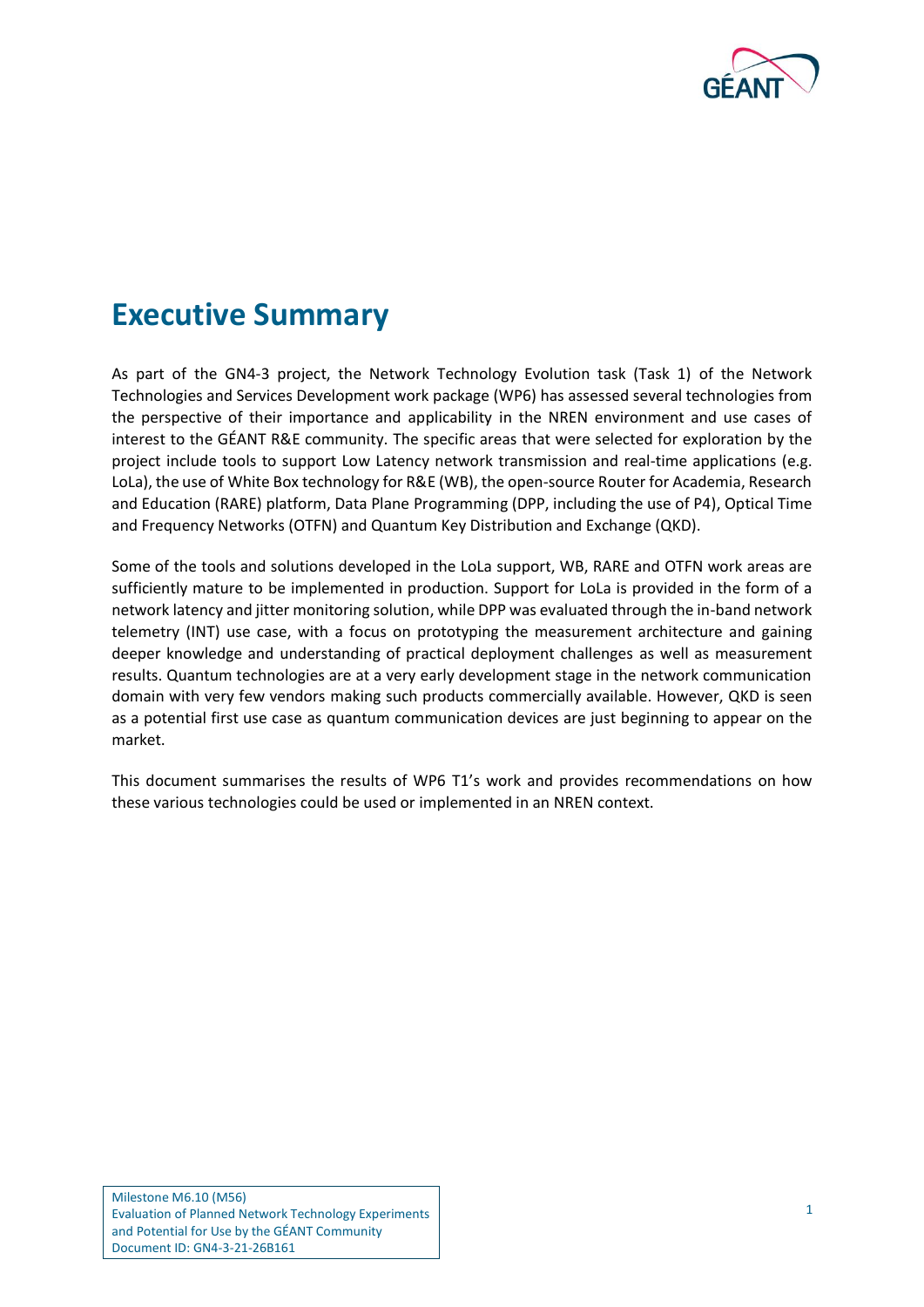

#### <span id="page-3-0"></span>**<sup>1</sup> Introduction**

This document reports on the technologies evaluated by GN4-3 WP6 T1 to assess their applicability for R&E use cases in the GÉANT and NREN community.

Each of the areas investigated is addressed in a separate document section, as follows: [2](#page-4-0) [Network](#page-4-0)  [Latency and Jitter Monitoring Supporting](#page-4-0) Low-Latency Applications; [3](#page-6-0) [White Box for Research and](#page-6-0)  [Education;](#page-6-0) [4](#page-7-0) [Router for Academia, Research and Education \(RARE\);](#page-7-0) [5](#page-9-0) [Data Plane Programming \(DPP\);](#page-9-0) [6](#page-11-0) [Optical Time and Frequency Network;](#page-11-0) and [7](#page-12-0) [Quantum Key Distribution and Exchange](#page-12-0)

Finally, some conclusions for implementing these technologies in an NREN context are given in Section [8.](#page-14-0)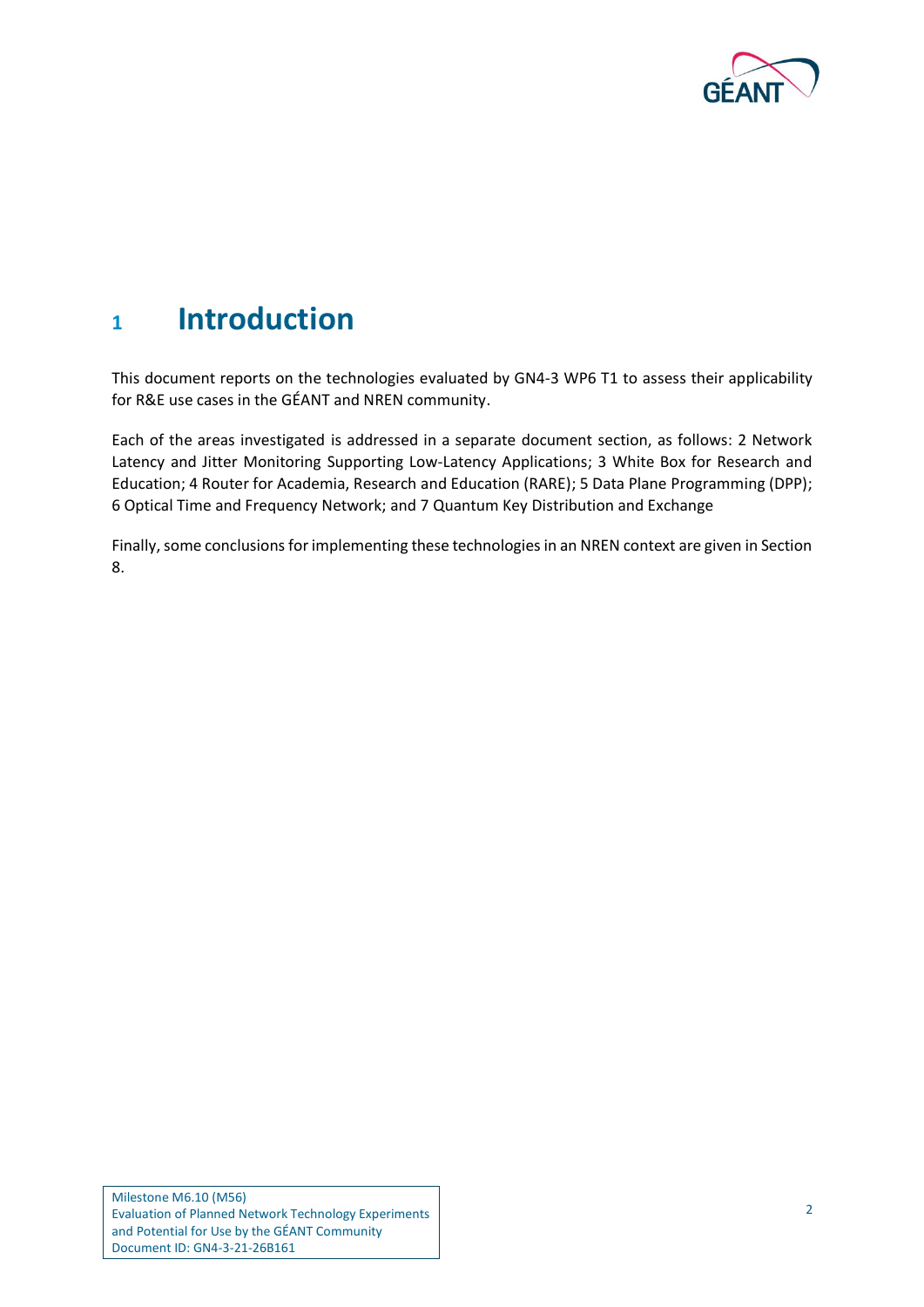

# <span id="page-4-0"></span>**<sup>2</sup> Network Latency and Jitter Monitoring Supporting Low-Latency Applications**

The work on supporting Low Latency network transmission and real-time applications is focused on developing a monitoring solution for networks over which real-time applications are run. An example of such an application is the LoLa audio-visual streaming system [\(lola.conts.it\)](https://lola.conts.it/) used by performing arts communities. By monitoring latency and jitter, network operators can identify optimal low-latency, low-jitter paths through their network and detect changes in latency and jitter over time.

For this purpose, the WP6 T1 team has created TimeMap (**timemap.geant.org<sup>1</sup>)**, an open-source tool that measures and visualises latency and jitter on the GÉANT backbone. TimeMap is based on the TWAMP protocol and is implemented as a segment-by-segment solution, run between adjacent routers in the network. The use of TWAMP measurements between router devices requires no additional monitoring hardware to be deployed. Although this particular implementation is vendor specific, TWAMP is an open standard supported by many platforms, and thus the approach implemented can be applied to other networks. TWAMP is also supported by perfSONAR (perfsonar.net).



<span id="page-4-1"></span>Figure 2.1: TimeMap screenshot showing periodic latency spikes

[Figure 2.1](#page-4-1) demonstrates the benefits of the TimeMap tool. The historic latency measurements on one backbone segment show some regular and long-lasting changes in Round-Trip Time (RTT); these are likely due to a re-routing happening on the circuit itself, which causes short periods of latency disruption. This might not be crucial for regular data transport and will likely go unnoticed by fault-

<sup>1</sup> TimeMap is accessible via eduGAIN authentication

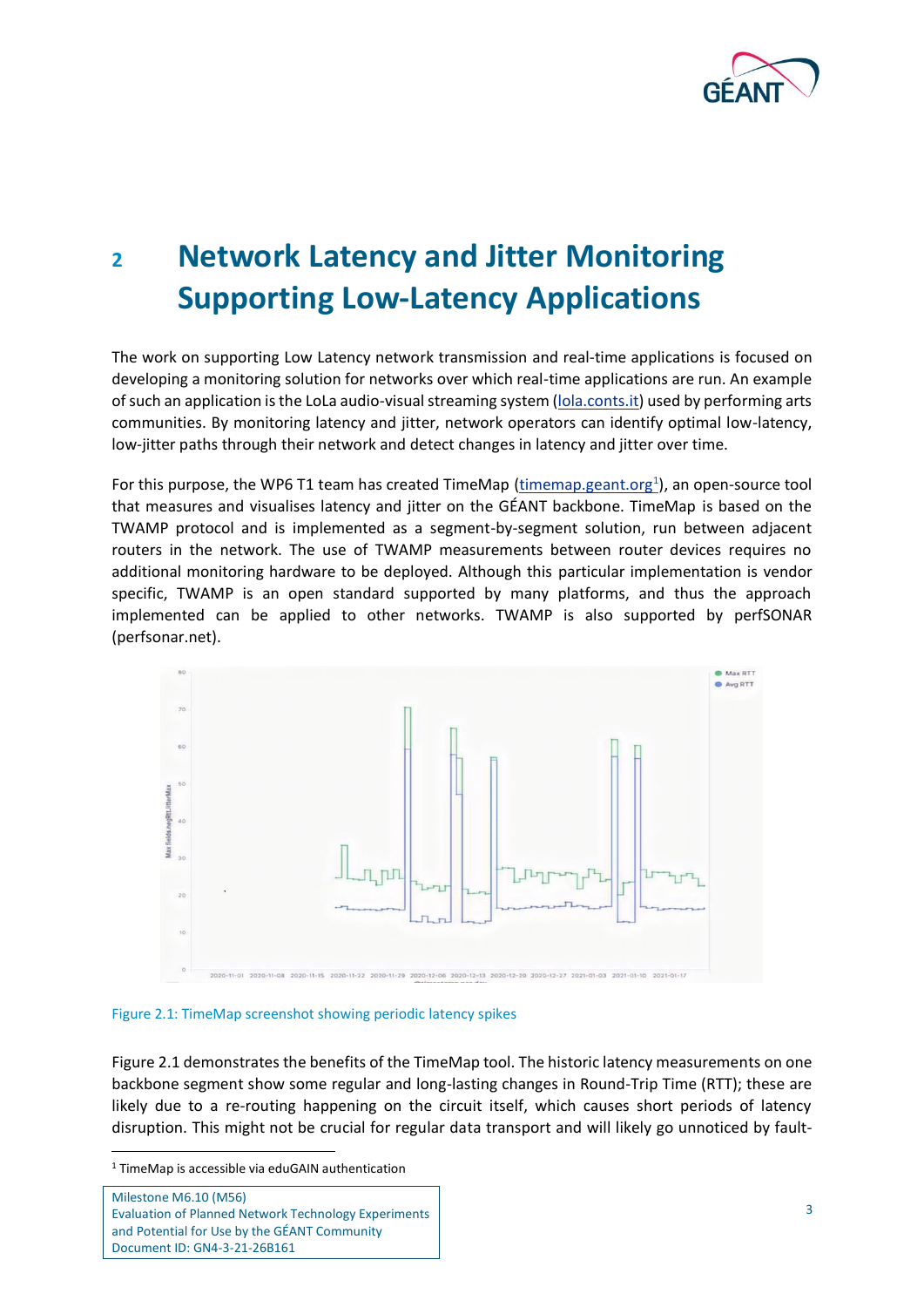

focused monitoring tools but can significantly impact real-time applications and their performance. Noticing such behaviour on TimeMap can help network operators to focus their troubleshooting efforts in the right direction.

Such monitoring is likely to be of value to a wide range of NRENs given that most of them have users and communities who make use of real-time applications such as LoLa. The tool is also being adopted by the GÉANT Operations team, who plan to make it accessible to all NRENs. Although, as stated above, the current solution is vendor specific (using the TWAMP implementation on the GÉANT backbone routers) and the NRENs may have different backbone equipment and vendors, the principles that TimeMap is built upon can be ported to other platforms, and the WP6 T1 team is available to provide advice and guidance in this area.

Milestone M6.10 (M56) Evaluation of Planned Network Technology Experiments and Potential for Use by the GÉANT Community Document ID: GN4-3-21-26B161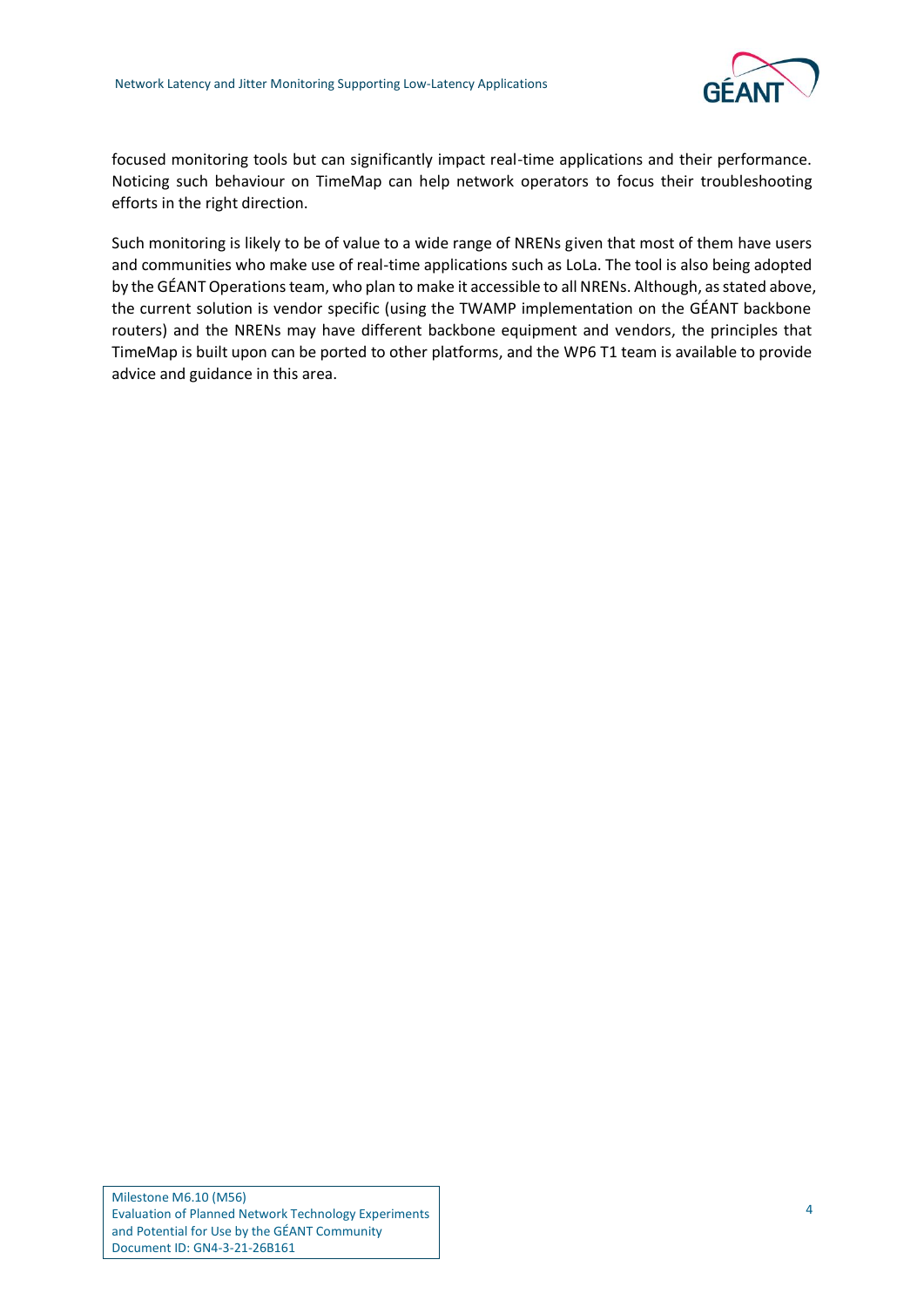

### <span id="page-6-0"></span>**<sup>3</sup> White Box for Research and Education (WB)**

A white box (WB) is a networking device based on commodity components that can run different network operating systems. First deployed widely in data centres, white boxes offer a rich set of features at a very low price and are now available for research and education (R&E) use cases. The advantage of white boxes is that it is possible to select which features from their network operating system (NOS) will be provided, and thus create a tailor-made solution dedicated to a specific use case. Most of the NOSs evaluated as part of this work were very easy to use as they resembled those provided by well-known traditional vendors.

White box technology allows NRENs to become more independent from router vendors and has the potential to change the way they manage their network deployments. Although vendors might react to such competition by adjusting their pricing and feature sets to regain an advantage on the market, the experience gained by an NREN in setting up a tailor-made solution can help them better understand their specific use case requirements, as well as their network's performance possibilities and characteristics.

WP6 T1's work was focused on real NREN use cases from the perspective of their implementation in production networks, while also considering Total Cost of Ownership (TCO) as well as performance characteristics and limits.

The following use cases have been investigated:

- NREN backbone: P/LSR router
- CPE/CE (customer premises equipment)
- Global Internet eXchange (GIX)
- Data centre/Cloud fabric

Two use cases – CPE and GIX – have been implemented in RENATER in production and described in white papers [\[CPE\]](#page-16-1), [\[GIX\]](#page-16-2), while the data centre/cloud fabric solution is in the pre-production phase. A TCO analysis has been performed for a CPE use case [\[TCO\]](#page-17-0) and a template for TCO calculation is provided [\[TCOxls\]](#page-17-1). Network performance considerations and validations are summarised in [\[WBperf\]](#page-17-2), providing a model for white box testing and performance verification that considers hardware and software platforms of a given white box device first separately and then jointly, using as a reference the RFC benchmarks [\[RFC2544\]](#page-17-3), [\[RFC2889\]](#page-17-4), [\[RFC3918\]](#page-17-5).

The work on white box evaluation for the R&E community has thus explored methodology and approaches in testing and validation and has demonstrated real production use cases that are implemented in European NREN environments.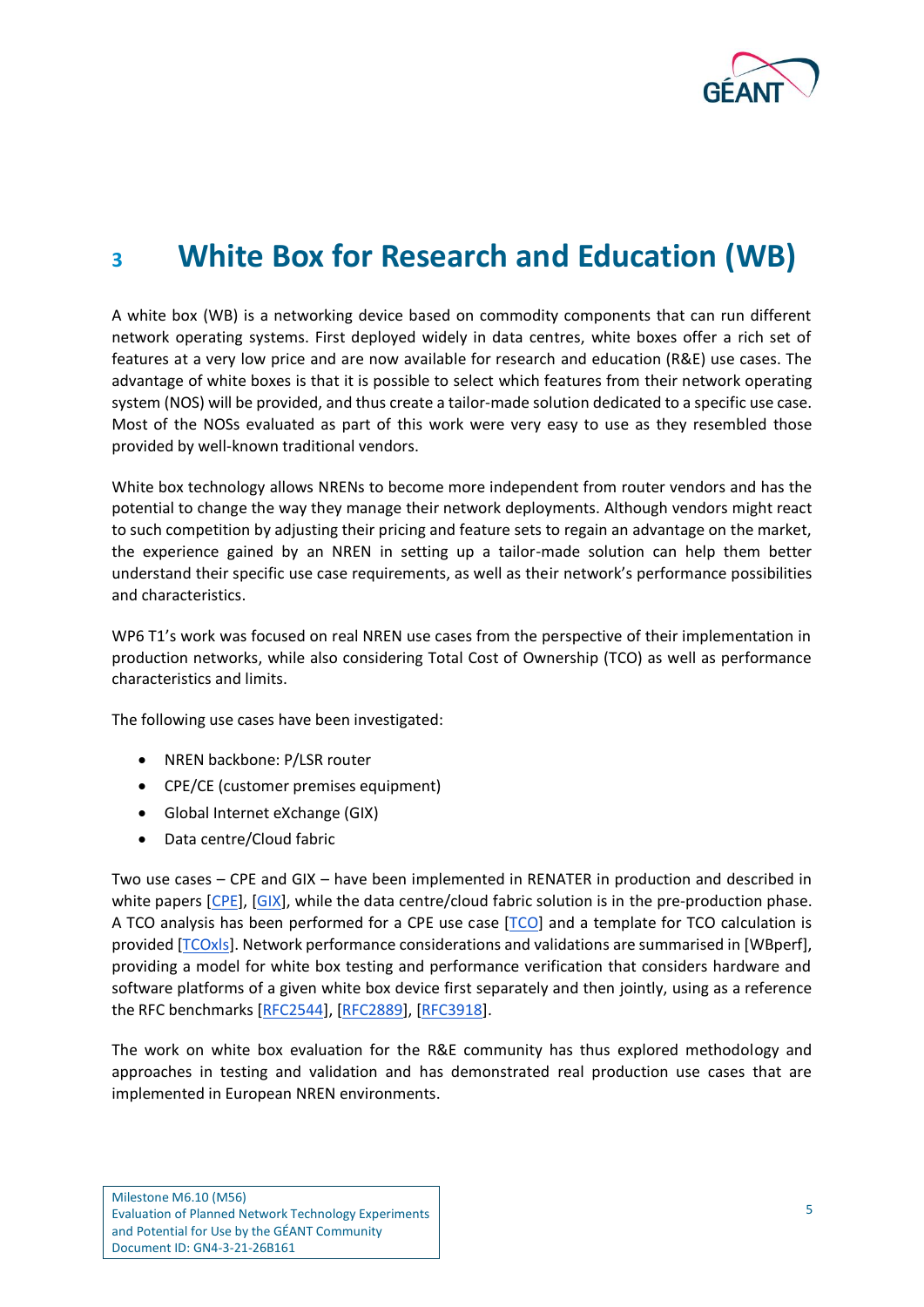

# <span id="page-7-0"></span>**<sup>4</sup> Router for Academia, Research and Education (RARE)**

The Router for Academia, Research and Education (RARE) is an open-source routing platform that combines an open-source network operating system [FreerTr] with a P4 or DPDK data plane (plus virtual data plane bmv2). It is a performant, flexible routing platform that can easily and quickly be adapted and used for a variety of research and production use cases, on low-cost hardware such as the 32x100G Edgecore Wedge. Being fully configurable, RARE allows rapid development and automated testing of new protocols and features, either to be used by researchers for testing their own protocols or in a real production network. RARE supports a virtual target (bmv2 software switch), a hardware P4 Programmable Ethernet ASIC (Intel® Tofino™ - WEDGE-BF100-32X), and DPDK hardware.



A RARE node can be used as a core, aggregation or edge device as shown in [Figure 4.1.](#page-7-1)

<span id="page-7-1"></span>Figure 4.1: R&E use case anatomy according to the position of the router/node in the network

RARE can also be used as/for:

- Route Reflector on a virtual or bare metal server
- Source routing for R&E networks
- IP network telemetry
- Bit Index Explicit Replication (BIER) Multicast forwarding using encapsulation for MPLS and Ethernet
- Multidomain networking architectures, as used by GNA-G and Caltech University.

Additionally, RARE can be used for:

• Global research projects, for evaluation of networking and/or protocol features, usually including large volume and bursty traffic generators and/or sensors and in combination with a production network. An example of such use has been by the PolKa project (Source routing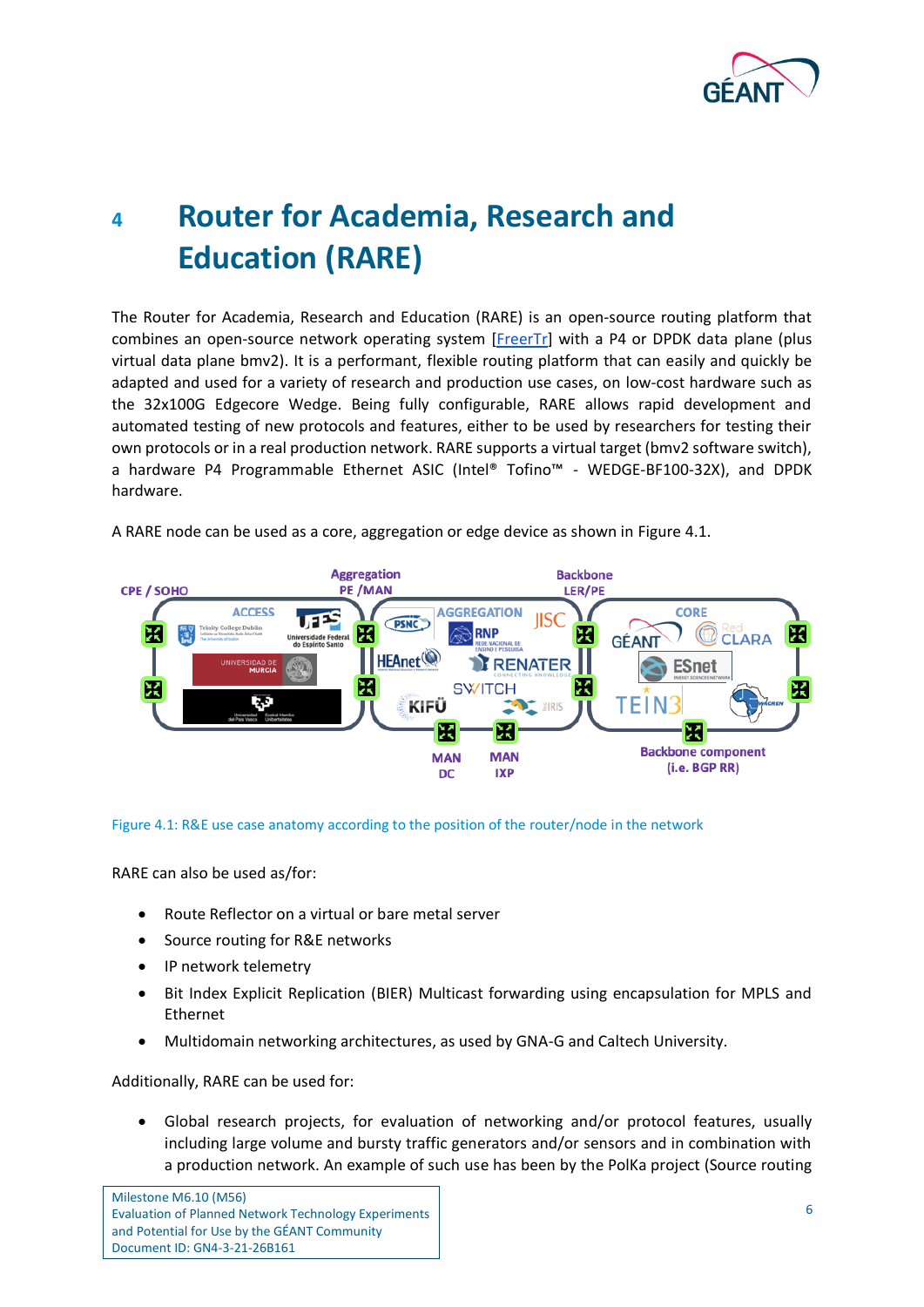

in P4 networks using Polynomials) [\[PolKA\]](#page-16-3); PolKA demonstrated the concept by using the GÉANT P4 lab and was awarded the best research scholar program award by Google in the network category [\[Google\\_Academy\]](#page-16-4);

- Regional, campus network and education/school connections seen more often today in NRENs as part of the digital transformation strategy led by governments, where RARE can provide a specific feature set tailored to each use case. In such a setup, RARE can be used as:
	- High speed (10/100Gbps) border router on bare metal and P4 hardware
	- Small routers for schools: CPE on platforms similar to Dell VEP hardware

In order to demonstrate the functionalities of RARE and thus its value for researchers and the community, the GÉANT P4 lab (GP4Lab) was created, with four P4 switches running the RARE/FreerTr software connected at GÉANT backbone network PoPs. The lab is also made available for researchers to test their P4-based programs and protocols, such as the PolKA project, and its use can be scheduled using [\[NMaaS\]](#page-16-5), which is also used for monitoring and management of the GP4Lab platform.

RARE can considerably reduce the cost of a routing solution, e.g., for NRENs looking for a lower cost in terms of price per bandwidth per port. The combined RARE/FreeRtr open-source platform provides a networking "Swiss Army Knife" solution based on the P4 language. New targeted devices such as FPGA and Intel Tofino chipsets alongside technology such as DPDK or RDMA have the potential to unlock the door to exciting new use cases. The control plane FreerTr [\[FreerTr\\_DOC\]](#page-16-6) and the data plane RARE [\[RARE\\_DOC\]](#page-17-6) are well documented, while the RARE blog [\[RARE\\_BLOG\]](#page-17-7) helps users to make a start on their deployment, providing descriptions of implementations for concrete use cases.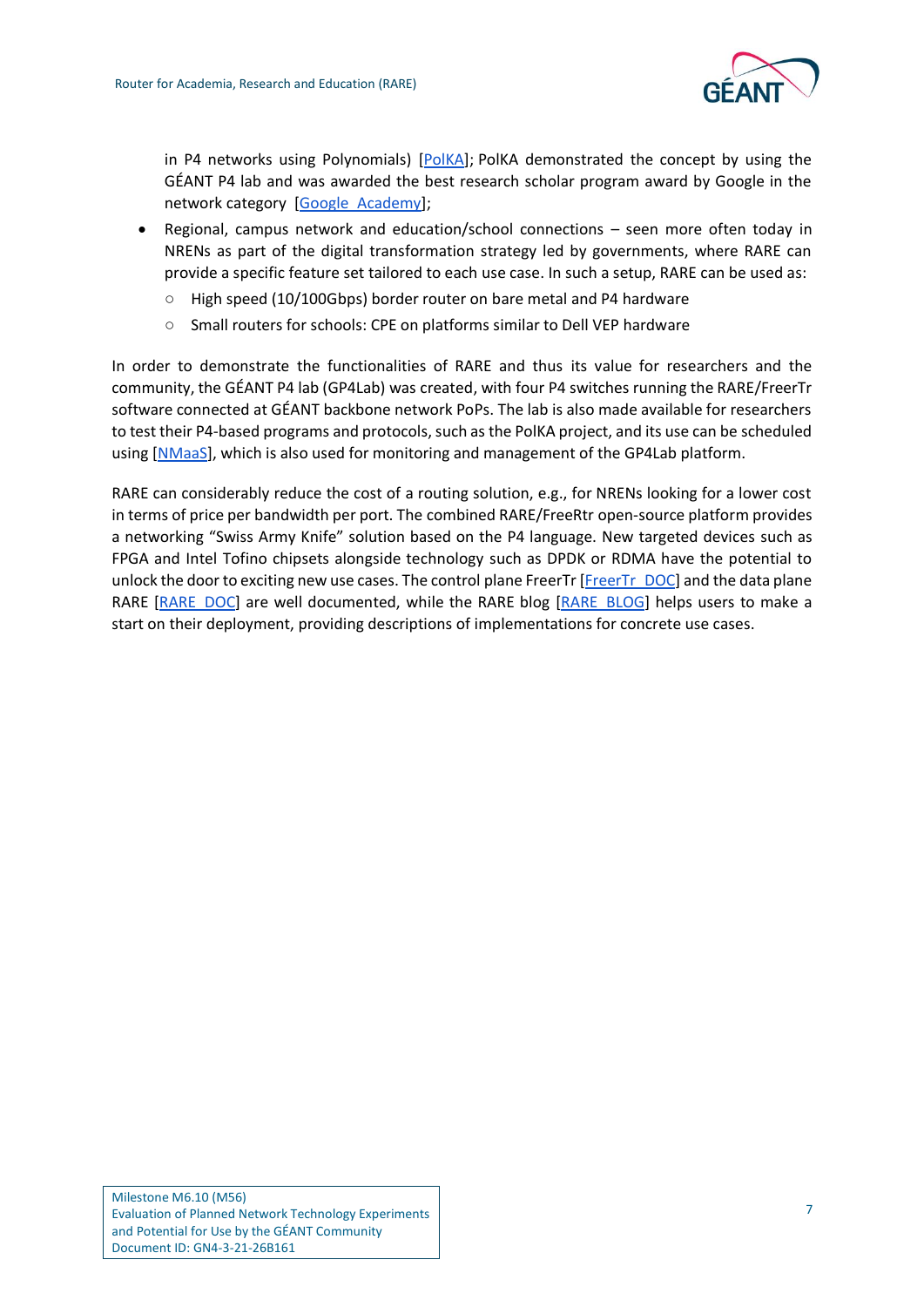

#### <span id="page-9-0"></span>**<sup>5</sup> Data Plane Programming (DPP)**

The goal of the Data Plane Programming (DPP) sub-task is to assess the potential benefits and capabilities that may be enabled by the disaggregation of traditional components of the network in the routing elements. Some recent chipsets are capable of accepting high-level programming in the handling of bit flows, using dedicated languages such as P4. White box hardware supporting such languages is increasingly available, giving the benefits described in the previous section. Such hardware can also permit real-time processing of bits in packets beyond what is possible on more traditional network equipment. It can also facilitate more complex decision-making and analysis within the network. The DPP team has focused its effort on two initial use cases through a dedicated testbed running over production NREN network environments [2]:

- 1. Detection of distributed denial of service (DDoS) attacks.
- 2. Detailed packet monitoring by in-band network telemetry (INT).

The security use case allowed the analysis of the boundaries of the capabilities of data plane network programming, which need to be considered when engineering any general DPP use case. The main constraints identified were available memory, number of cycles for each packet, complexity of the algorithm and data structures. The results of a specific hardware platform (Tofino) are reported in an article written by the DPP sub-task within WP6 T1 [\[DPP\\_DDoS\]](#page-16-7). Currently, with the hardware and algorithms used, the performance was found not to be adequate for production use at line rates over 1Gbps, so this effort was parked and the focus switched to the second use case.

The second use case, In-band Network Telemetry (INT) [\[INT\\_WIKI\]](#page-16-8), offers the potential to extend traditional monitoring capabilities by increasing their level of granularity, for example focusing on a specific set of characteristics in a packet or frame, for each switch traversed and capable of providing INT information. INT is like a magnifying glass that allows network engineers to identify events that were previously unknown to them, as shown in Figure A3, and can be used in synergy with local statistics according to user requirements, for example to send INT data when a specific trigger event occurs or to send data at a specific interval.

[Figure 5.1](#page-10-0) shows an example of data provided by INT on five minutes of UDP traffic between PSNC and CESNET.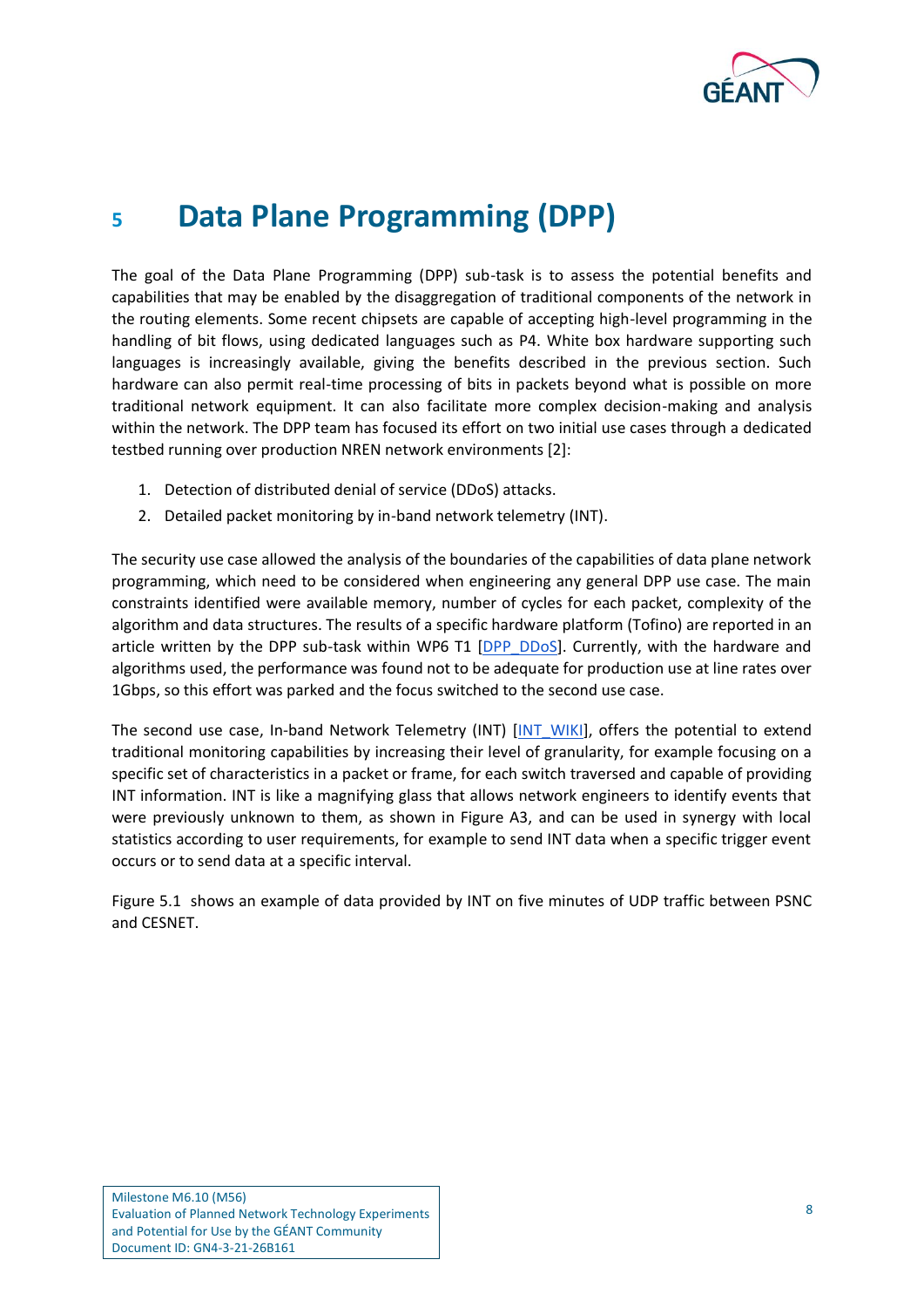



<span id="page-10-0"></span>Figure 5.1: View of INT monitoring dashboard developed by DPP subtask

As a part of this work, the DPP team has set up a testbed that spans three production NREN networks (CESNET, PSNC and FBK/GARR). The INT P4 code used for testing has been made publicly available for various platforms (FPGA, Tofino, Virtual node BMv2) and is being extended to DPDK [\[INT\\_CODE\]](#page-16-9) [\[INT\\_VIS\]](#page-16-10).

The code can be used as a standalone tool that can be implemented on demand, in multiple platforms, in a research as well as in a production environment. INT operational considerations and implementation specifics are presented in a white paper [\[DPP\\_INT\]](#page-16-11) and infoshare [INT\_Infoshare]. The INT functionality can be used to debug high-speed network behaviour and issues as well as contribute to greater understanding of network baselining and behaviour. Overall, as DPP enables fine-tuning in the gathering of data and information from and about the network; it can help researchers and network operators gain a better understanding of their networks and network services, with a focus on targeted use cases that are of particular interest to them.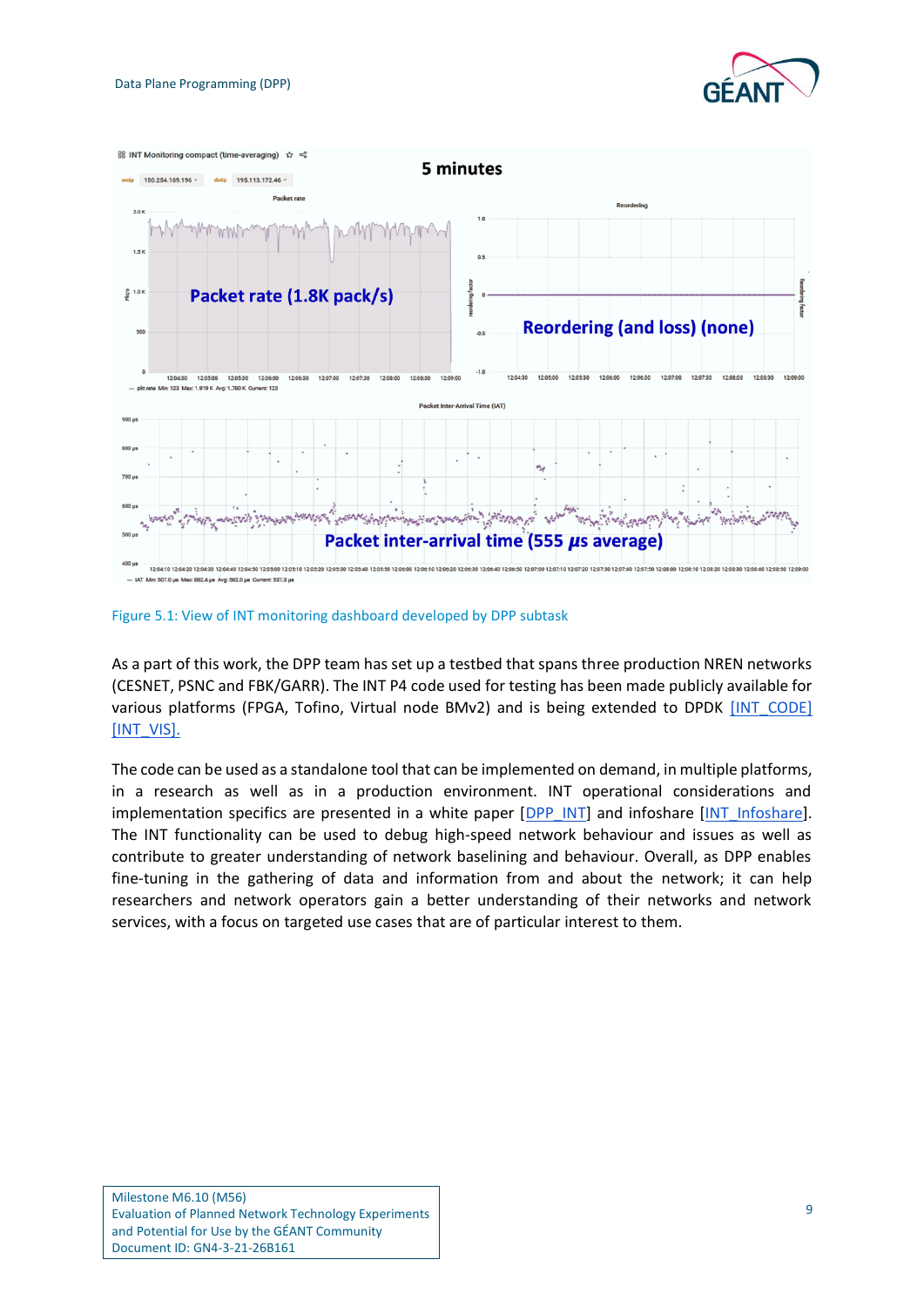

### <span id="page-11-0"></span>**<sup>6</sup> Optical Time and Frequency Network (OTFN)**

The success of the first, early deployments of time and frequency (T&F) services over optical links has triggered additional interest for T&F signals distribution over the existing NREN infrastructures, primarily from European National Metrology Institutes (NMIs) as well as from organisations from the GÉANT and NREN communities. Together with the interest for transmission of T&F services, some NRENs with sufficient optical infrastructure are looking for ways to use their fibre infrastructure more efficiently and to include additional non-IP services and new applications, including T&F and quantum services.

The diversity of existing techniques (optical carrier, radio frequency modulation, White Rabbit, etc.), setup choices (dark fibre, dark channel, unidirectional, bidirectional) and wavelength (S-Band, C-Band, L-Band) that might have brought agility and adaptability to more traditional services, has on the contrary resulted in the lack of a unique and easily implementable single compatible solution for all NRENs. Due to the variety of existing scenarios, use cases, user demands and constraints, different organisations are choosing solutions that differ in technique, setup or wavelength bands, thus impacting both the need as well as the possibility for interconnectivity and collaboration.

Given that there is no one-size-fits-all OTFN solution, the focus of the OTFN WP6 T1 team has been on helping to increase understanding of existing use cases, solutions and best practices, in order to provide sufficient information for organisations or individuals – researchers and/or network engineers – who are just starting their journey towards deploying their own OTFN services. Knowledge and experience have been shared through dissemination activities which include an infoshare [\[OTFN\\_Infoshare\]](#page-16-12) and a white paper [OTFN], as well as regular meetings with community members interested in optical T&F techniques, methodologies and solutions.

Even though the transmission of T&F services over optical infrastructure is relatively new and still under development, some solutions have been implemented in production networks long enough for their operators to have gained good operational experience of them. On the one hand, this means that there is a known and proven model of how such services can be introduced in a network, with good examples such as those from the NRENs in the WP6 T1 OTFN team. On the other hand, the diversity of the existing solutions requires a thorough analysis of the use cases and user groups for a given NREN in order to ensure that the design of their future OTFN network is steady and sustainable.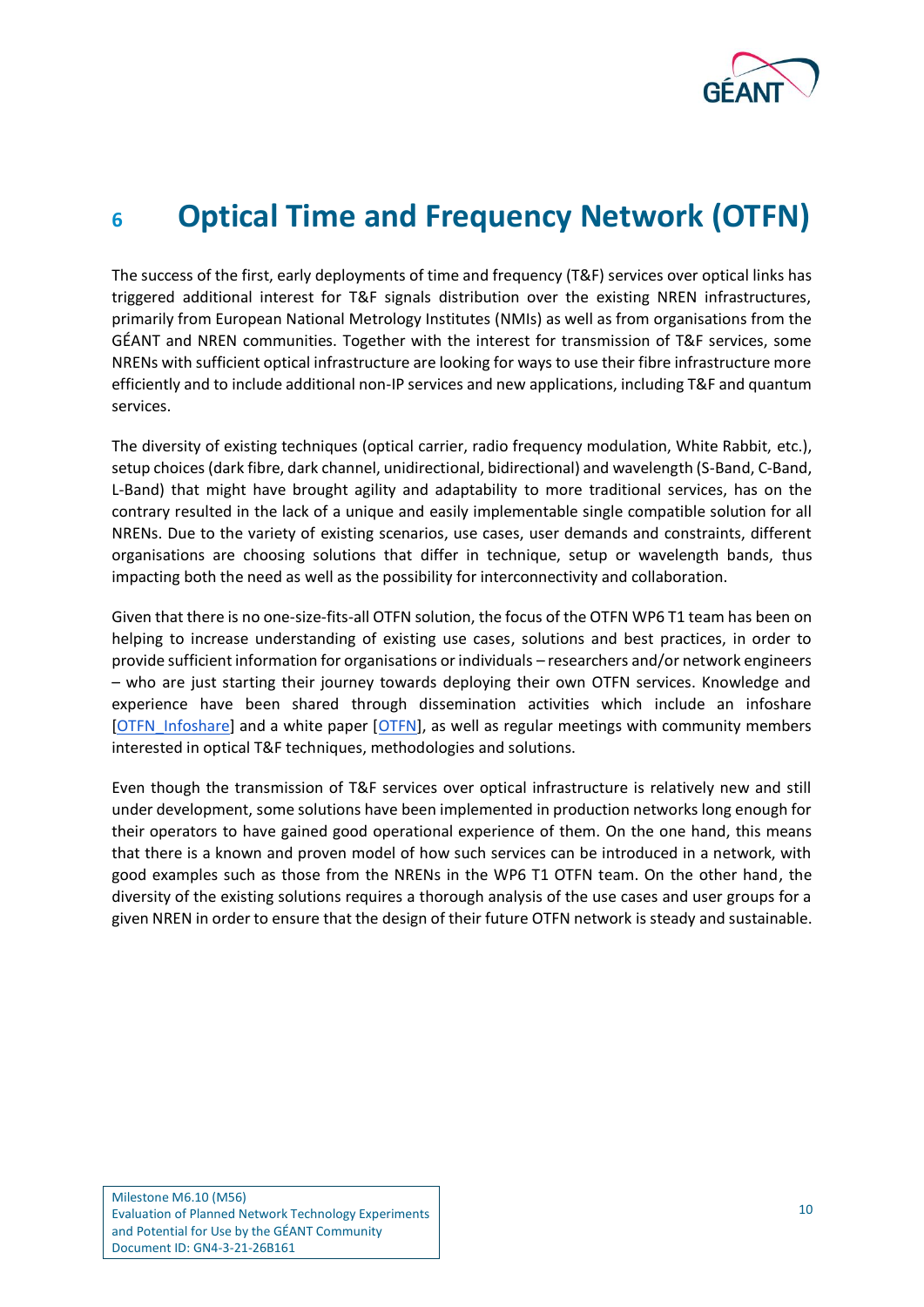

# <span id="page-12-0"></span>**<sup>7</sup> Quantum Key Distribution and Exchange (QKD)**

The objective of the QKD subtask is to assess the potential implementation of quantum cryptography within GÉANT and NREN infrastructures. Quantum technologies are still developing and even though several vendors are working on solutions to be implemented in production networks, very few have commercial products ready. Interest in quantum technologies is growing In the GÉANT community, from the researchers to the NREN operational teams that are considering providing quantum technologies and services – especially quantum key distribution and exchange in their networks.

Given that quantum technologies – as well as awareness of and readiness for them in NRENs – are not sufficiently mature yet, the QKD WP6 T1 team has focused on gathering and building the community around these topics, sharing knowledge and expertise and encouraging discussion around use cases and design considerations. A survey conducted in 2020 highlighted which NRENs are either already involved in early quantum projects or include quantum technologies in their short-term plans; as a result, the initial team has been extended with new members from some of these NRENs.

<span id="page-12-1"></span>As a starting point, a white paper was published [QKDWP] describing the principles of current quantum technologies, including services, use cases, projects, initiatives and challenges, and the status of such work in a number of NRENs. It also covered technology testing opportunities, initiatives and strategies for the GÉANT and NREN communities. In addition, two infoshares were held, the first [\[QTinfo\]](#page-17-8) on the principles, challenges and applications of quantum technologies, and the second [QKDInfo] on the practical implementations, challenges and R&E use cases of quantum key distribution and the outlook for its standardisation.

Considering the limited availability of production-ready QKD equipment, the WP6 T1 team is exploring quantum simulators to verify how their use might help NRENs in better understanding the technology, use case solutions and design requirements for future implementation of quantum technology solutions in their networks. Two simulators are being tested:

- QuISP (Quantum Internet Simulation Package) A C++ based open-source quantum network simulation package optimised for repeater/router software development that allows simulation of large-scale networks [QUI2020], [\[QUIGIT\]](#page-17-9), [\[MAT2019\]](#page-16-13).
- QKDNETSIM (Quantum Key Distribution Network Simulation Module for NS-3) a QKD simulator intended to provide additional understanding of QKD technology with respect to existing network solutions [\[MEH2017\]](#page-16-14), [\[QKD2020\]](#page-17-10).

More information about other simulators available today is included in the white paper  $[QKDWP]$ .

In addition, several NRENs have already established close relationships with QKD development companies and teams. Apart from closely monitoring the progress of quantum solutions development, NRENs have helped with equipment testing. A plan for a proof of concept of quantum key exchange between two quite distant GÉANT PoPs is being drawn up in collaboration with Toshiba and the Open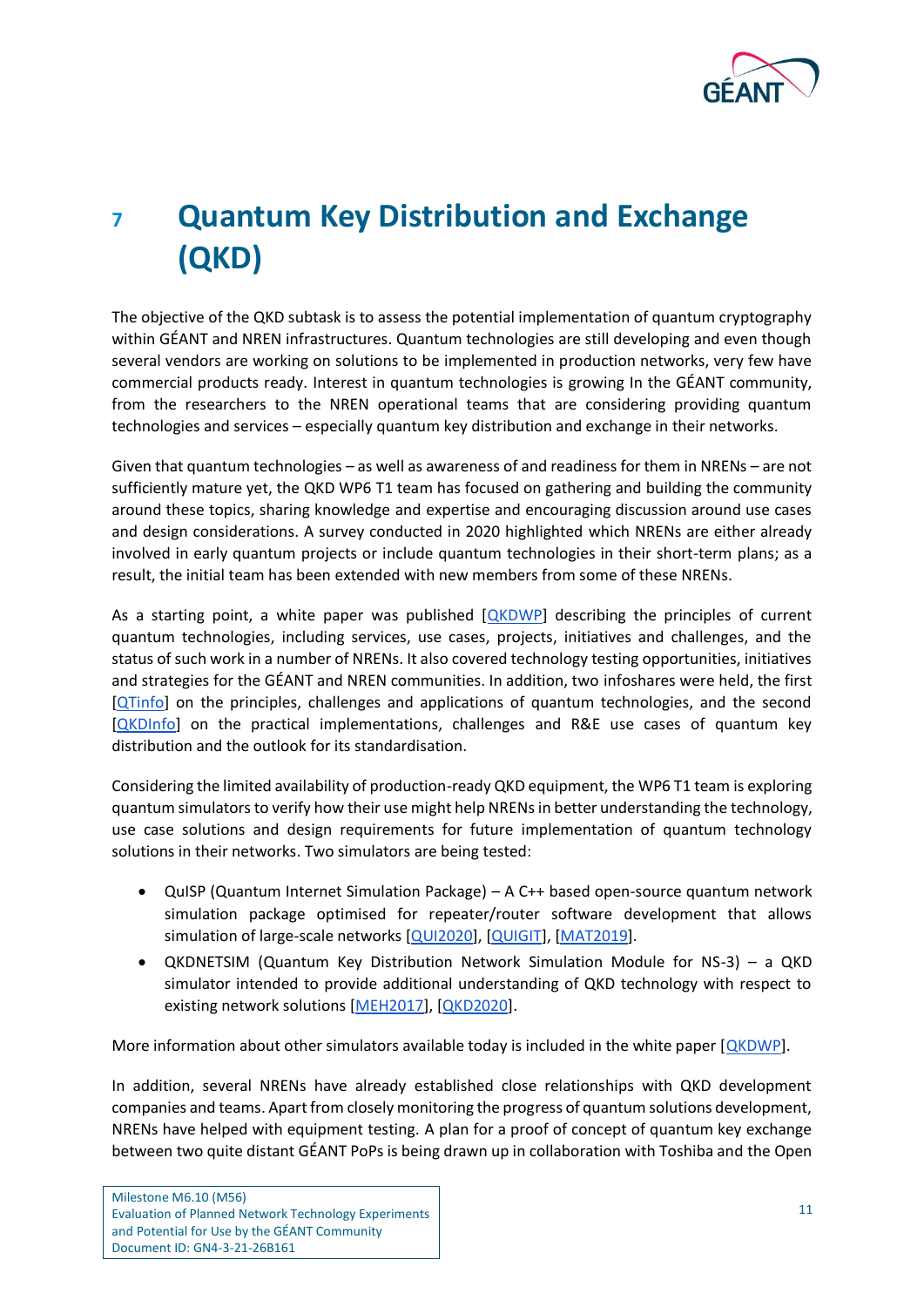

QKD project. The team is continually focused on developing possible QKD designs and solutions for the GÉANT environment and community.

The WP6 T1 QKD team welcomes further collaboration and discussions with other NRENs to share knowledge and better understand how they are approaching the deployment of quantum services in their network, and to share best (current) practices and thus help NRENs to better prepare to provide quantum services in their environments.

Milestone M6.10 (M56) Evaluation of Planned Network Technology Experiments and Potential for Use by the GÉANT Community Document ID: GN4-3-21-26B161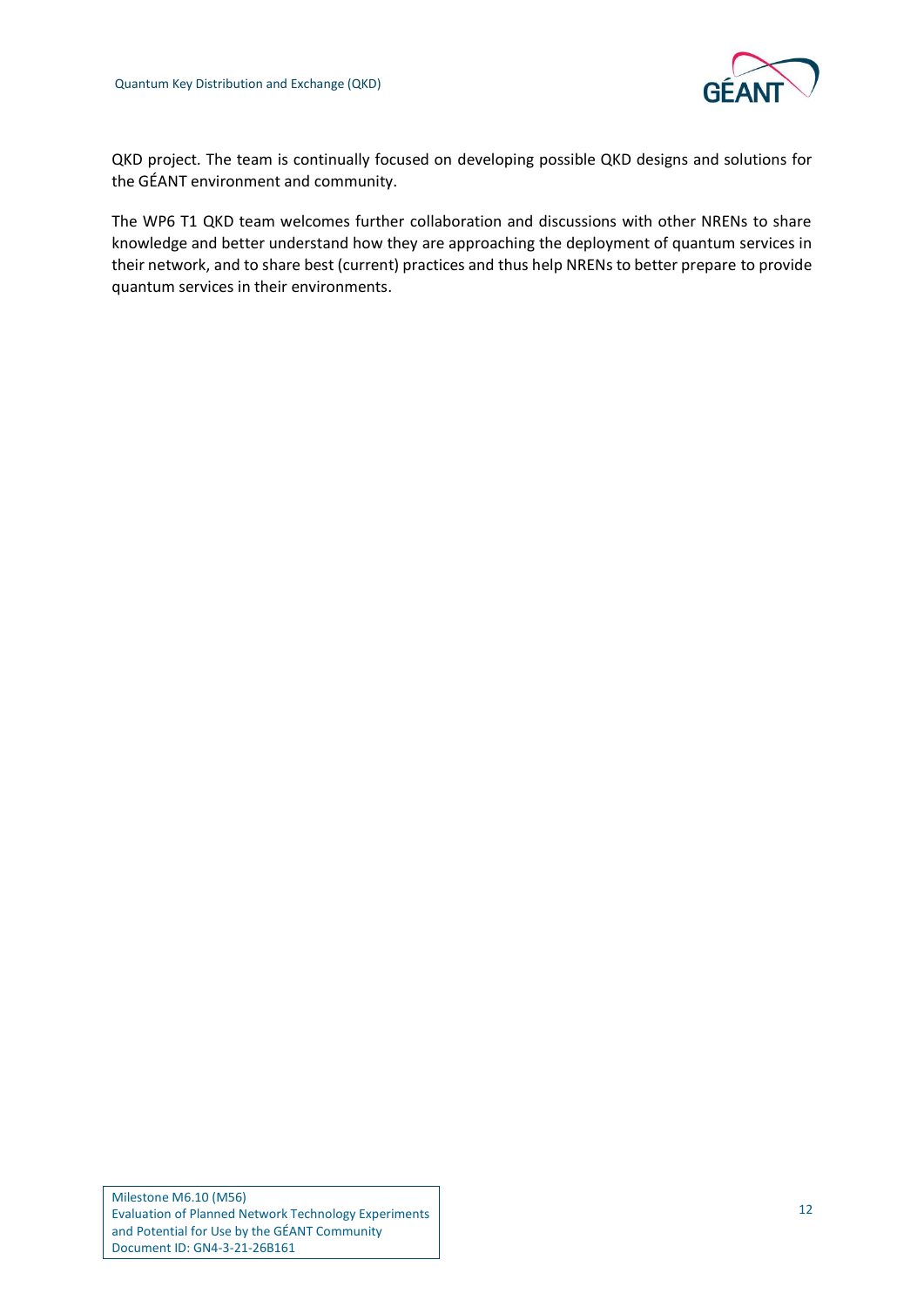

### <span id="page-14-0"></span>**<sup>8</sup> Conclusions**

GN4-3 WP6 T1 has been evaluating a range of technologies to assess their applicability and readiness for deployment in R&E use cases across the GÉANT and NREN network infrastructure. The observed technologies are at different stages of maturity. Some are candidates for a production service, others are at a level where further testing and piloting is now appropriate, while others still are earlier stage technologies that would benefit most from coordinated information gathering and community building. The work done by the teams in WP6 T1 has supported all levels of activity, i.e., development of candidate production services, the testing and piloting of technologies in the R&E context and driving and facilitating knowledge exchange of early-stage technologies.

The TimeMap tool developed by the LoLa team that provides per-segment latency and jitter measurements of the GÉANT backbone network is at production-grade level and is being implemented by the GÉANT operations team, with ongoing discussions with NRENs about providing similar functionality in their networks. This tool is a good complement to standard monitoring tools that are more focused on fault than performance management, which makes it valuable for both network operators and users of real-time applications sensitive to networking delay and jitter. Based on the zero-footprint monitoring approach and providing the option of using widely accepted tools, the TimeMap tool is easy both to implement and use.

The exploratory work carried out to evaluate the applicability of white box technology for the GÉANT community has yielded several products, some of which are being implemented by NRENs in production environments. White box-based customer premises equipment (CPE) and an Internet exchange point (IXP) are implemented in production in RENATER. Data centre and P/LSR white box solution evaluations are in progress. White box devices are evaluated from the perspective of their performance characteristics, and a total cost of ownership (TCO) analysis is performed for the CPE use case. Overall, it can be concluded that production white box solutions could have a place in NREN networks with the advantages they bring in terms of low price and independence from network device vendors, with a possible disadvantage being that some care needs to be taken to ensure the right hardware and software configuration is chosen to be suitable for a specific use case.

Of particular interest is the approach to white box implementation used in RARE – the Router for Academia, Research and Education project – where an open-source control plane (FreerTr) and a P4/DPDK data plane have been integrated into a high-performance, flexible routing operating system (ROS). The RARE ROS provides a significant number of functionalities and is suitable for many use cases, as a core network device, a special-case device, or as a research platform for testing newly developed protocols. RARE has attracted considerable interest worldwide and is the subject of ongoing and increasing collaboration, particularly in the P4 community.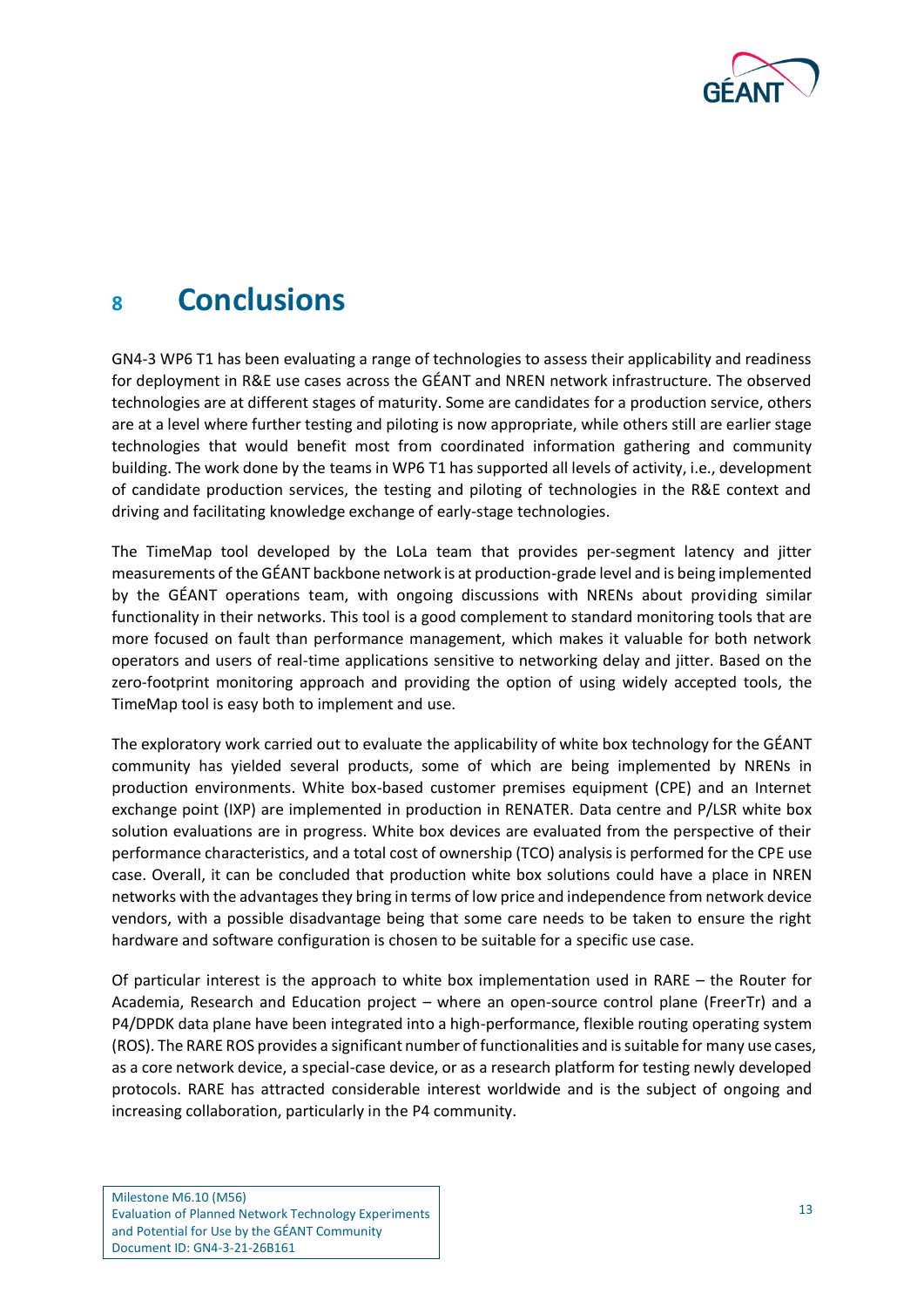

The usefulness of data plane programmability (DPP) has been explored in the cases of DDoS detection and in-band network telemetry (INT). While the assessment of DDoS detection highlighted challenges in performance for the algorithm and approach used at speeds over 1Gbps, the work on In-band Network Telemetry (INT) was more promising, with successful testing at higher rates being run across production NREN infrastructures. This new capability to monitor the network in fine detail brings additional questions about issues such as time synchronisation and dealing with the potentially very large volumes of gathered data, including their storage, analysis, interpretation, etc. Although the P4 code used in these tests is made available for use as open source, more work is needed in order to clarify all aspects necessary for production.

Time and Frequency services are already implemented in production in several NRENs. Current implementations differ in terms of technology, design approaches, required precision and the targeted user groups, which prevents the possibility of adopting a single uniform solution across Europe. Therefore, the WP6 T1 OTFN team has documented examples of specific solutions implemented in NRENs and supports and encourages discussions and the exploration of options towards reaching a more common consensus on European time and frequency distribution and exchange services.

Quantum technologies are attracting a high level of interest, even in their currently relatively early stages of development. Of several quantum technology use cases that are recognised as having the potential to be implemented in production, quantum key distribution and exchange (QKD/E) is the first quantum service to show developments towards that stage. Since thistechnology and the related production-grade solutions are still "under construction" and what little hardware is available is very expensive, the main emphasis of the WP6 T1 QKD team's work was to raise awareness in the community of the technology and its applicability, as well as of the interest in quantum services for our end users. This was achieved through sharing knowledge and simulations and exploring the possibilities for a proof of concept, as well as through focus-group discussions and infoshares.

The evaluated technologies presented in this document cover only part of the work done in the Network Technologies and Services Development work package. More information on the activities of WP6, including further details on the work summarised here, is available on the NETDEV wiki page [\[NETDEV\]](#page-16-15).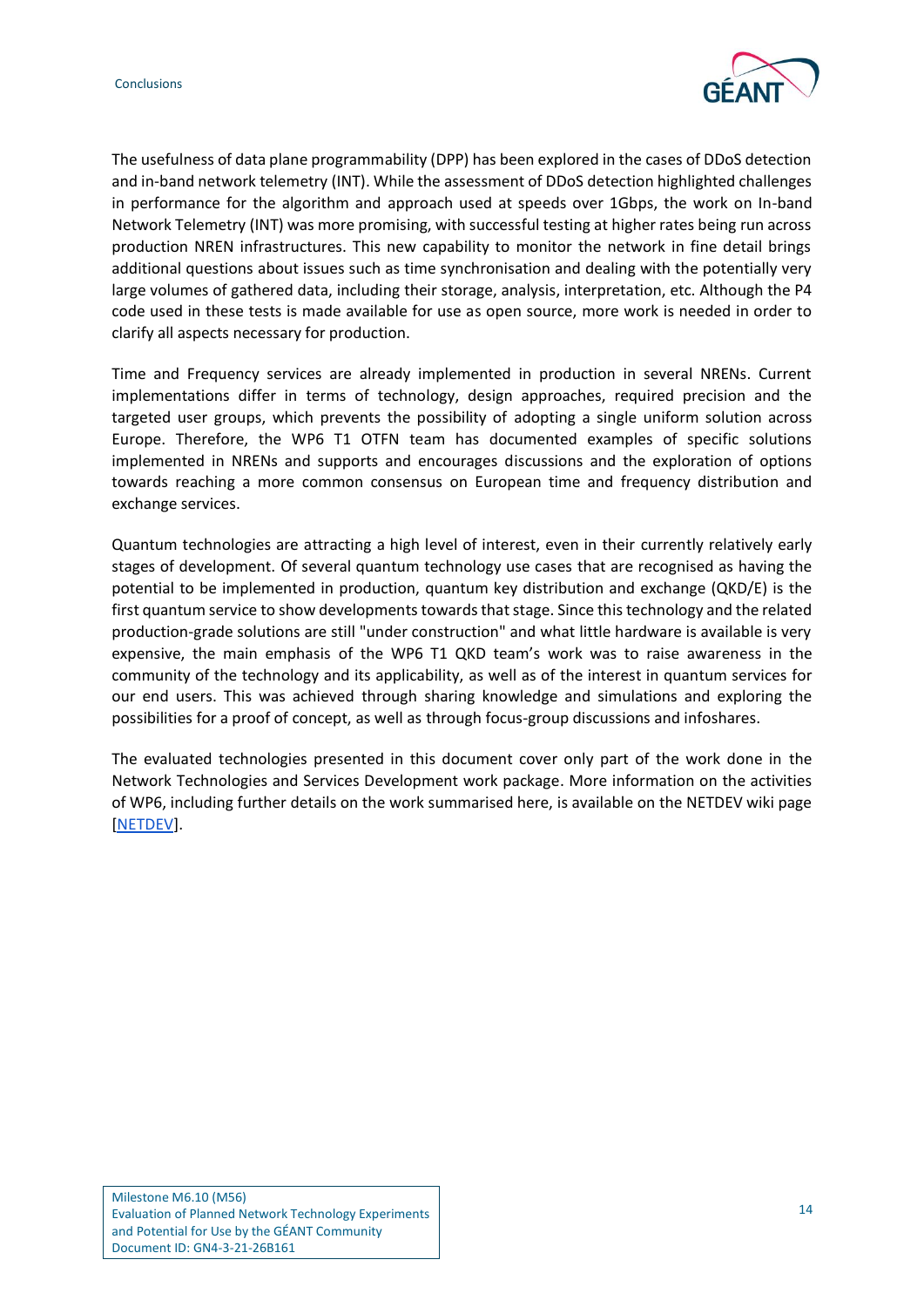

## <span id="page-16-0"></span>**References**

<span id="page-16-15"></span><span id="page-16-14"></span><span id="page-16-13"></span><span id="page-16-12"></span><span id="page-16-11"></span><span id="page-16-10"></span><span id="page-16-9"></span><span id="page-16-8"></span><span id="page-16-7"></span><span id="page-16-6"></span><span id="page-16-5"></span><span id="page-16-4"></span><span id="page-16-3"></span><span id="page-16-2"></span><span id="page-16-1"></span>

| [CPE]            | "White Box CPE" https://www.geant.org/Resources/Documents/GN4-           |
|------------------|--------------------------------------------------------------------------|
|                  | 3 White-Paper CPE Router.pdf                                             |
| [DPP_DDoS]       | "In-Network Volumetric DDoS Victim Identification Using Programmable     |
|                  | Commodity Switches", Damu Ding, Marco Savi, Federico Pederzolli, Mauro   |
|                  | Campanella, Domenico Siracusa Accepted by IEEE Transactions on Network   |
|                  | and Service Management Special issue on Latest Developments for Security |
|                  | Management of Networks and Service, April 2021                           |
|                  | https://arxiv.org/abs/2104.06277                                         |
| [DPP INT]        | "In-Band Network Telemetry Tests in NREN Networks" -                     |
|                  | https://www.geant.org/Resources/Documents/GN4-3 White-Paper In-          |
|                  | Band-Network-Telemetry.pdf                                               |
| [FreerTr]        | http://www.freertr.net/                                                  |
| [FreerTr_DOC]    | FreerTr control plane documentation http://docs.freertr.net/             |
| [G X]            | "GIX Implementation Based on White Box"                                  |
|                  | https://www.geant.org/Resources/Documents/GN4-3 White-                   |
|                  | Paper White Box GIX.pdf                                                  |
| [Google_Academy] | https://research.google/outreach/research-scholar-program/recipients/    |
| [INT_CODE]       | https://github.com/GEANT-                                                |
|                  | DataPlaneProgramming/In band telemetry bvm2 [INT_WIKI]                   |
|                  | https://wiki.geant.org/display/NETDEV/INT                                |
| $[INT_VIS]$      | https://github.com/GEANT-                                                |
|                  | DataPlaneProgramming/In band telemetry visualisation                     |
| [LoLa]           | https://lola.conts.it/                                                   |
| [MAT2019]        | Simulation of a Dynamic, RuleSet-based Quantum Network,                  |
|                  | https://arxiv.org/abs/1908.10758                                         |
| [MEH2017]        | Implementation of quantum key distribution network simulation module in  |
|                  | the network simulator NS-3,                                              |
|                  | https://link.springer.com/article/10.1007/s11128-017-1702-z              |
| [NETDEV]         | https://wiki.geant.org/display/NETDEV/                                   |
| [NMaaS]          | https://nmaas.eu/                                                        |
| [OTFN]           | Distributing New Performant Time and Frequency Services over NREN        |
|                  | Networks, https://www.geant.org/Resources/Documents/GN4-3 White-         |
|                  | Paper Time and Frequency.pdf                                             |
| [OTFN_Infoshare] | GÉANT Infoshare: European Time and Frequency Services - Principles,      |
|                  | Challenges and Use Cases, https://events.geant.org/event/451/            |
| [PolKA]          | PolKA: Polynomial Key-based Architecture for Source Routing in Network   |
|                  | Fabrics, https://ieeexplore.ieee.org/document/9165501                    |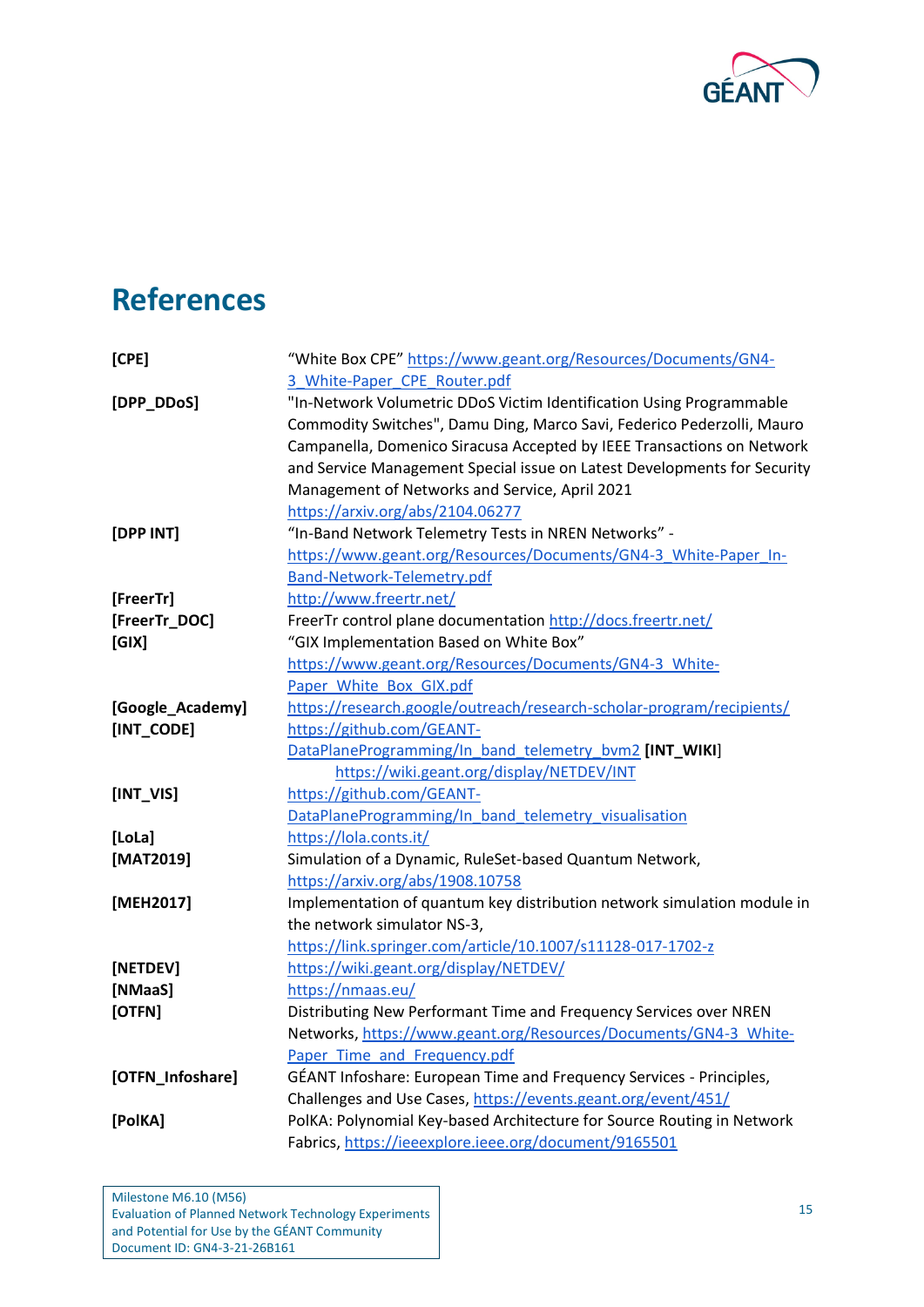References



<span id="page-17-10"></span><span id="page-17-9"></span><span id="page-17-8"></span><span id="page-17-7"></span><span id="page-17-6"></span><span id="page-17-5"></span><span id="page-17-4"></span><span id="page-17-3"></span><span id="page-17-2"></span><span id="page-17-1"></span><span id="page-17-0"></span>

| [QKD2020]   | QKDNETSIM, Quantum Key Distribution Network Simulation Module for        |
|-------------|--------------------------------------------------------------------------|
|             | NS-3, https://www.gkdnetsim.info/                                        |
| [QKDInfo]   | Quantum Key Distribution - Practical Implementation, Challenges, R&E Use |
|             | Cases and Standardisation outlook - https://events.geant.org/event/453/; |
|             | https://youtu.be/Bg1vZQ arOY                                             |
| [QKDWP]     | Quantum Technologies Status Overview,                                    |
|             | https://www.geant.org/Resources/Documents/GN4-3 White-                   |
|             | Paper Quantum-Technologies-Status-Overview.pdf                           |
| [QTinfo]    | Quantum Technologies - Principles, Challenges and Applications           |
|             | https://events.geant.org/event/453/, https://youtu.be/eZN41xyfUr4        |
| [QUI2020]   | https://github.com/sfc-aqua/quisp                                        |
| [QUIGIT]    | QuISP - Quantum Internet Simulation Package,                             |
|             | https://aqua.sfc.wide.ad.jp/quisp website/                               |
| [RARE_BLOG] | <b>RARE blog</b>                                                         |
|             | https://wiki.geant.org/pages/viewrecentblogposts.action?key=RARE         |
| [RARE_DOC]  | RARE data plane documentation                                            |
|             | https://wiki.geant.org/display/RARE/Home                                 |
| [RFC2544]   | Benchmarking Methodology for Network Interconnect Devices, S. Bradner,   |
|             | J. McQuaid, IETF RFC 2544, March 1999.                                   |
| [RFC2889]   | Benchmarking Methodology for LAN Switching Devices, R. Mandeville and    |
|             | J.Perser, IETF RFC 2889, August 2000.                                    |
| [RFC3918]   | Methodology for IP Multicast Benchmarking, D. Stopp, B. Hickman, IETF    |
|             | RFC 3918, October 2004.                                                  |
| [TCO]       | "White Box Total Cost of Ownership",                                     |
|             | https://www.geant.org/Resources/Documents/GN4-3 White-                   |
|             | Paper White-Box-TCO.pdf                                                  |
| [TCOxls]    | "TCO Calculator spreadsheet",                                            |
|             | https://www.geant.org/Resources/Documents/TCO-Calculator.xlsx?web=1      |
| [TimeMap]   | https://timemap.geant.org/ (accessible via eduGAIN authentication)       |
| [WBperf]    | "White Box Performance Testing and Evaluation",                          |
|             | https://www.geant.org/Resources/Documents/GN4-3 White-                   |
|             | Paper White-Box-Testing-and-Evaluation.pdf                               |